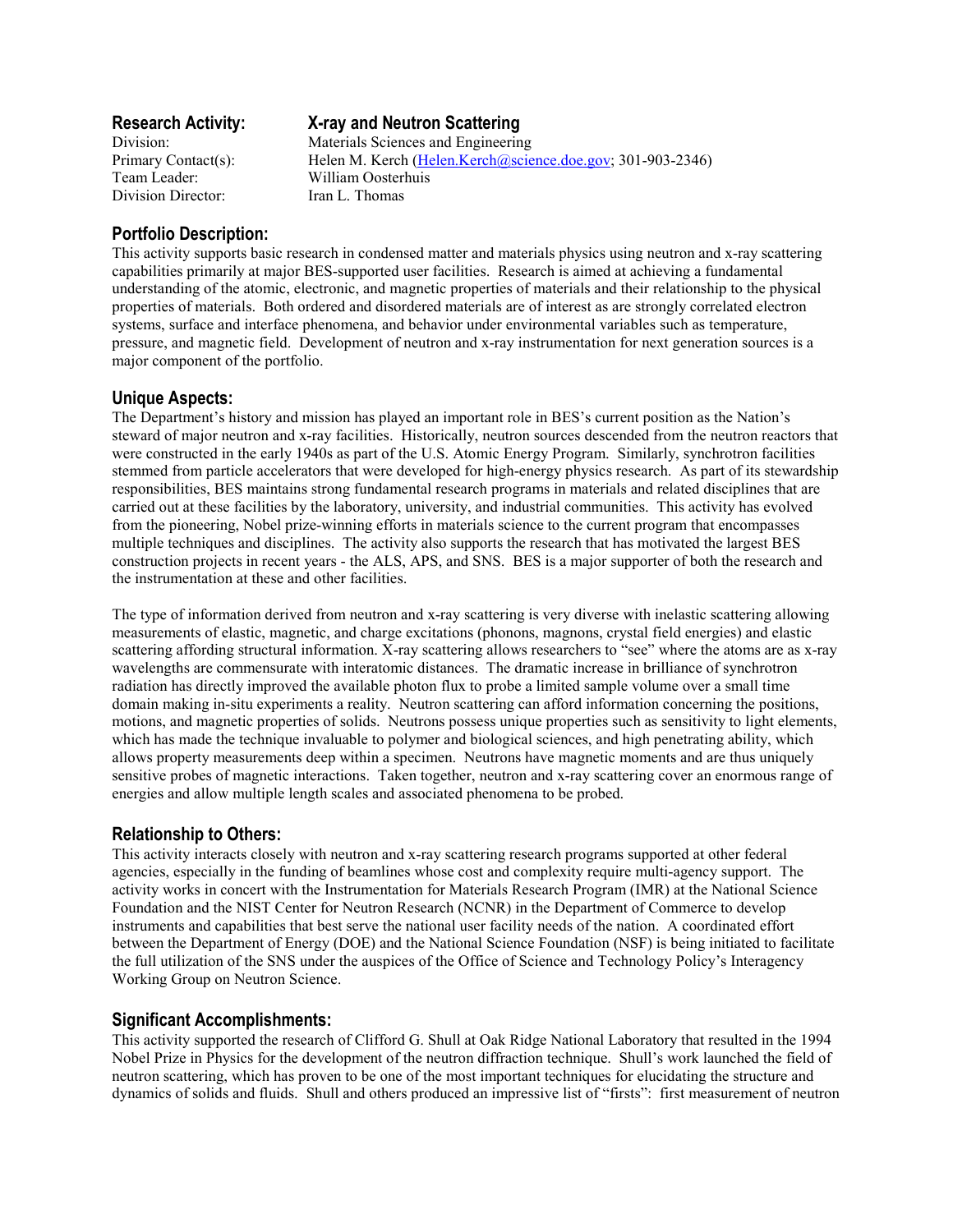scattering amplitudes of over 60 elements and isotopes; first direct evidence of antiferromagnetism; first use of neutrons to determine the structure of hydrides; and the first measurements of 3d and 4f electronic form factors. This activity has provided major support for the construction and operation at APS for 10 of the 19 Collaborative Access Teams (CATs). The majority of the CATs are now operational, and the resultant myriad tools provide an invaluable resource to the nation's science community.

The neutron scattering program has been a key player in the effort to understand superconductivity. Jorgenson (ANL) was the first to determine the structure of several high-temperature superconductors using neutron diffraction. In attempting to understand the role of stripes, Tranquada (BNL) provided the first direct evidence that holes segregate into stripes separated by insulating regions of antiferromagnetic order. Mook (ORNL) found evidence of fluctuating stripes suggesting stripes and superconductivity are linked.

Recent accomplishments include the first measurement of protein structure via high resolution x-ray powder diffraction by von Dreele (LANL), the discovery via high resolution x-ray powder diffraction of the universal presence of a previously undetected lower symmetry phase in ferroelectrics with unusually large dielectric responses by Noheda and Shirane (BNL), and the development and demonstration of a new class of instrumentation called the 3-D x-ray crystal microscope that provides precise local information about crystal morphology, orientation, elastic strain and plastic deformation with subgrain 3-D spatial resolution by Ice and Larson (ORNL).

#### **Mission Relevance:**

To understand the physical properties of any material, one needs to begin with its structure. The fundamental understanding of the structure and behavior of matter contributes to the Nation's science base and underpins DOE's broad energy and environmental mission and responsibilities. X-ray and neutron scattering are the primary tools for characterizing the atomic, electronic and magnetic structures and excitations of materials. The increasing complexity of such energy-relevant materials as superconductors, semiconductors, and magnets requires ever more sophisticated, specific, and sensitive X-ray and neutron scattering techniques to extract new and useful knowledge and develop new theories for the behavior of new materials. The scientific importance of x-ray and neutron science has been broadly recognized as some 15 Nobel Prizes (14 in x-rays; 1 in neutrons) have been based on research utilizing these tools.

## **Scientific Challenges:**

#### Programmatic Challenges:

The ongoing enhancements at the HFIR and the LANSCE will not only increase the nation's neutron scattering capacity, but, in many cases, will provide instruments with resolution and flux on sample that is equal to or greater than existing benchmark instruments. The SNS will push instrument capacity and performance even further. One challenge for this activity will be to support an increased effort in neutron scattering to take full advantage of the improved sources and to prepare for the SNS. Another includes maintaining the strength at the DOE laboratories that have traditionally been strong in neutron scattering and rebuilding strength in neutron sciences in the academic community. Education and training of the next generation of neutron scientists especially those familiar with instrumentation and performance of TOF methods remains a high priority. Strategies to replace or ameliorate the capabilities lost from the closing of HFBR, especially triple axis instrumentation, continue to be discussed including support from other agencies.

#### Scientific Challenges*:*

*Correlated Electron Systems:* The effects of strong electron-electron interactions give rise to a remarkable range of anomalous behavior in condensed matter systems, producing phenomena as varied as metal-insulator transitions, colossal magnetoresistance, and high temperature superconductivity in heavy fermion metals, insulators and magnets. In particular, high-temperature superconductivity is a singularly spectacular example of the cooperative macroscopic phenomena such as the interplay of charge, spin, and lattice degrees of freedom that can arise from correlated electron behavior. Techniques such as inelastic x-ray scattering and neutron diffraction, among others, have enabled scientists to unravel the crystallographic and microscopic electronic structure of these materials, including stripes. This information will ultimately be used to answer questions such as what is the mechanism for superconductivity, how high can the temperature be for materials to remain superconducting, and will that temperature ever be room temperature.